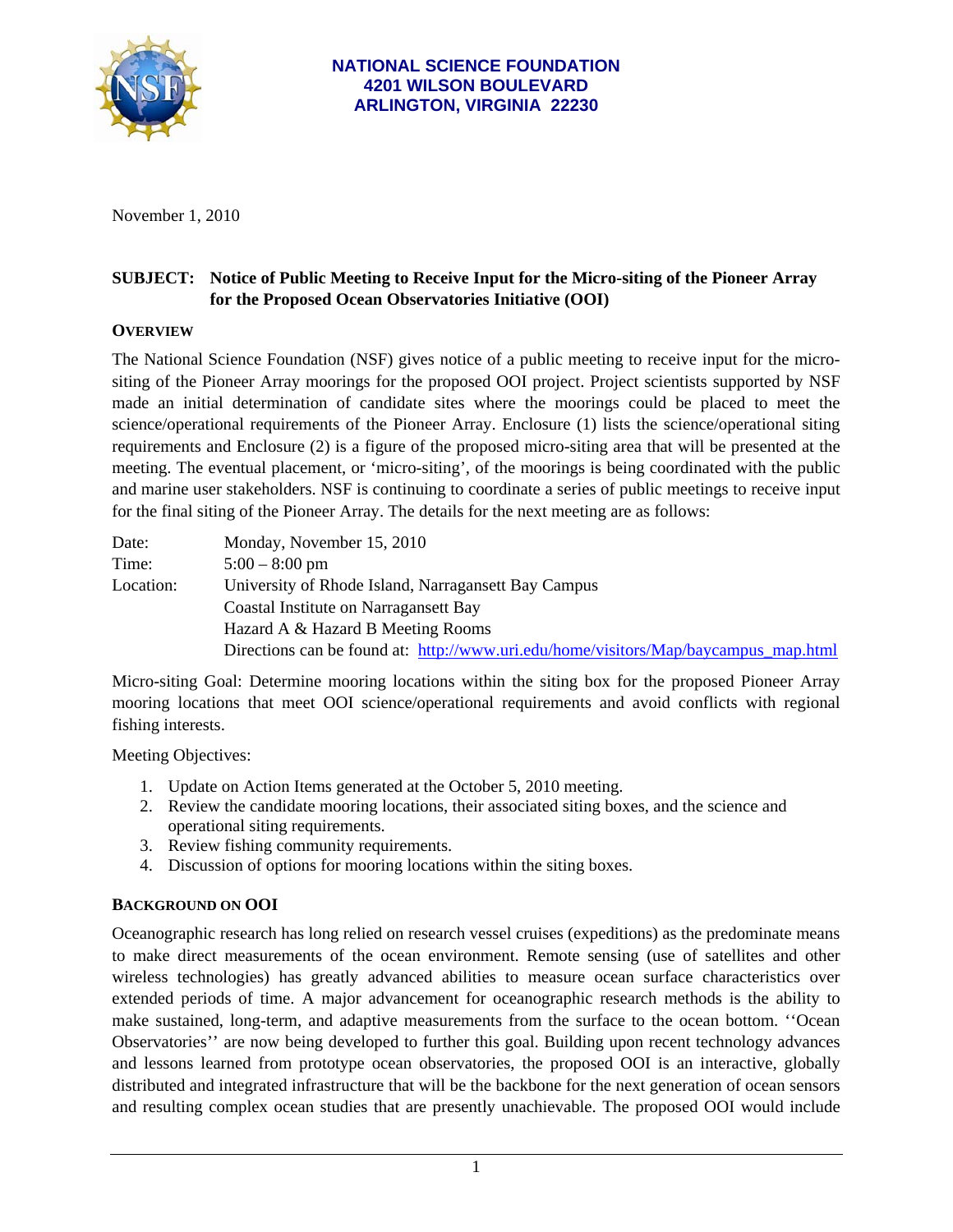the installation, operation, and maintenance of infrastructure along the coasts of Oregon, Washington, and Massachusetts and global buoys in the Eastern Pacific and Atlantic oceans. In addition, there would be an integration of mobile assets such as autonomous underwater vehicles (AUVS) and/or gliders. This largescale infrastructure would support sensors located at the sea surface, in the water column, and at or beneath the seafloor. The OOI would also support related elements, such as data dissemination and archiving, modeling of oceanographic processes, and education and outreach activities essential to the long-term success of ocean science.

## **BACKGROUND ON PIONEER ARRAY**

The proposed relocatable Pioneer Array would consist of 2 lines of stand-alone moorings running northsouth across the continental shelf. Moorings would provide locally generated power to seafloor and platform instruments and sensors and use satellite and other wireless technologies to link to shore and the Internet. The western (downstream) line would consist of surface moorings, wire-following profiler moorings with a surface expression, and surface-piercing profiler moorings with intermittent surface expressions. The eastern (upstream) line would consist of wire-following profiler moorings with small surface expressions. Gliders and AUVs would run missions in the vicinity of the moored array. The Pioneer Array would contain: *10 moorings located at 7 proposed sites; and 3 AUVs and 6 gliders.*

NSF prepared a Draft Site-Specific Environmental Assessment (SSEA), which identified a larger general area as a starting point for locating the proposed placement of the moorings. The environmental impacts associated with moorings being placed anywhere within that general area are being addressed in NSF's Final SSEA. This micro-siting process, however, allows the public to continue the dialogue with NSF with regard to the final location of the moorings. NSF recognizes the detailed nature of this information and is coordinating the public meeting on November 15, 2010 to provide an opportunity for additional information exchange. I look forward to your participation.

Sincerely,

Jan Metsove

 Jean McGovern OOI Program Director National Science Foundation

Enclosures (1): Pioneer Array micro-siting requirements and definitions (2): Figure 1: Pioneer Array micro-siting area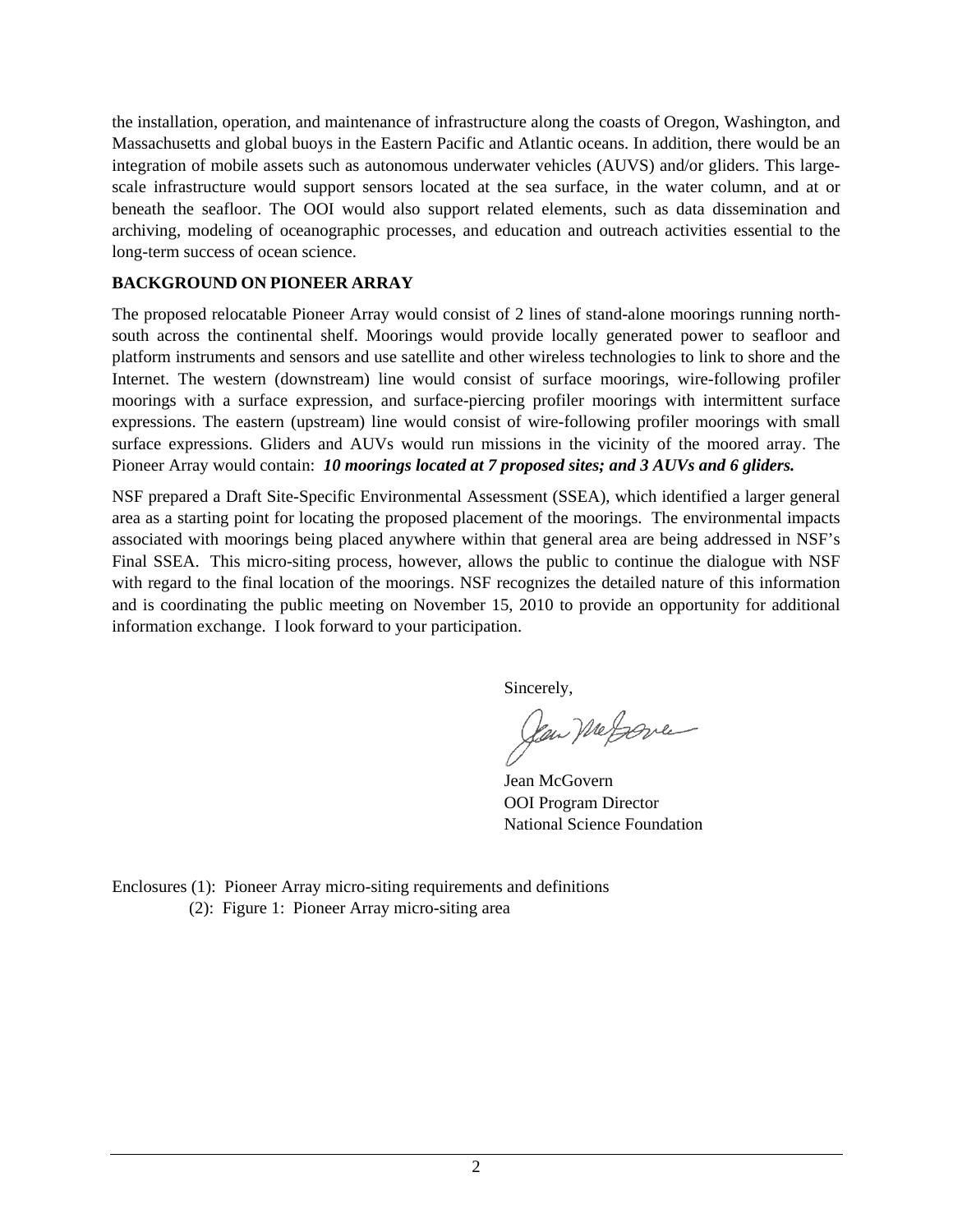# **ENCLOSURE (1)**

#### **Pioneer Moored Array Micro-siting Requirements and Definitions**

Requirements

- Span the shelf break front
	- o Occupy multiple locations across the shelf in depths from 55 fm to 275 fm
		- The frontal system is seldom found further inshore than 55 fm
		- The equipment is limited to 330 fm maximum depth
	- o Occupy a site within the relatively cold, fresh water characteristic of the continental shelf – inshore of the shelf break front
	- o Occupy a site within the relatively warm, salty water characteristic of the continental slope – offshore of the shelf break front
	- $\circ$  Occupy a site within the shelf break jet (at the 110 fm line  $+/-$  2.5 nm inshore or offshore)
- Resolve characteristic frontal features
	- o Mooring spacing less than or equal to the feature scale in the frontal zone (5 nm)
	- $\circ$  Maintain moorings within  $+/- 1$  nm of a straight line across the shelf
	- o Occupy a site eastward (upstream) of, and at the same depth as, the inshore site
	- o Occupy a site eastward (upstream) of, and at the same depth as, the offshore site
- Avoid features not associated with the frontal system
	- o Locate the array at least 8 nm downstream of canyon
	- $\circ$  Locate the array in a region with similar cross-shelf bathymetry for  $+/-10$  nm east and west of the center of the array
- Use AUVs to identify features surrounding the moored array
	- o Locate moorings at least 8 nm from the edge of the AUV box
- Maintain a buffer zone around each mooring site
	- $\circ$  Buffer zone radius of 0.5 nm recommended
- Avoid submarine cables
	- o Buffer zones should not overlap known cable routes

#### **Definitions**

[1] Shelf break front: A front is a region where horizontal property gradients show a local maximum. An example would be a temperature or salinity front, a dramatic change in temperature or salinity over a short distance. A persistent front is found offshore of the US east coast, near the change or "break" in bottom slope where the continental shelf meets the continental slope.

[2] Shelf break jet: A surface-intensified current associated with the horizontal density gradients at the front. In the frontal region south of Martha's Vineyard, the jet is roughly 10 nm wide, is centered approximately on the 110 fm line, and flows from east to west.

[3] Feature scale: The characteristic scale of dynamical features within the shelf break front. An example would be an eddy. This scale is 4-5 nm for the frontal region south of Martha's Vineyard.